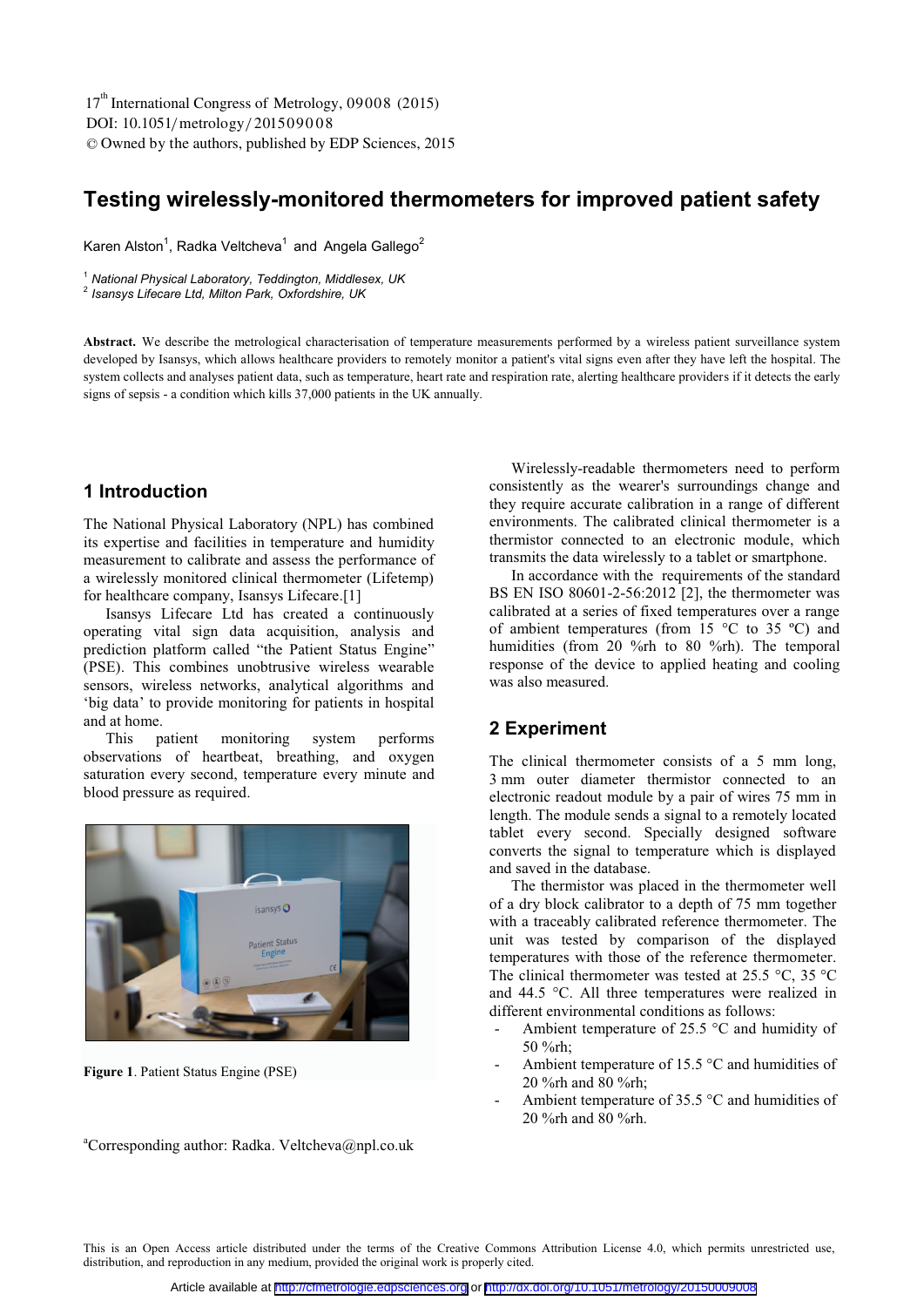To create the required environment, the dry block calibrator, including the standard reference thermometer and the clinical thermometer, were placed into an environmental chamber. For each condition, the chamber was set to provide the required humidity and temperature. The measurements were performed once stable environmental conditions were reached. The chamber temperature was stable within  $\pm 0.5$  °C and the humidity was stable within  $\pm$  5 %rh. Temperature and humidity in the chamber were measured using a calibrated hygrometer. Results of measurements are shown in Table 1. The standard BS EN ISO 80601-2- 56:2012 states that during the test the clinical thermometer must show no error greater than 0.3 °C.

To test the temporal response, the thermometer was placed in the water bath controlled at a stable temperature of  $35^{\circ}$ C (T1). Once thermal equilibrium was achieved the thermometer was moved immediately to the dry block calibrator. The temperature of the dry block calibrator was controlled at 37  $\rm{^{\circ}C}$  and 33  $\rm{^{\circ}C}$  (T2) to monitor warming and cooling respectively. The temporal response was defined as a time taken by the unit under test (UUT) to reach 90% of the final temperature. The measurement setup is shown in Figure 2.



**Figure 2**. Measurement setup for measuring temporal response

#### **3. Results**

The results of the test are set out in the following tables, where the corrections which show the difference between the ITS-90 temperature and the displayed temperature are stated to the nearest 0.1 °C and represent the mean of the observations.

The temporal response of the clinical thermometer was measured as the thermometer was subjected to a step change between the two temperatures several times. An average of the measured time is recorded in the Table 2.

The temperature of the dry block calibrator was measured by the reference thermometer with an estimated uncertainty of  $\pm$  0.04 °C. The uncertainty of the temperatures measured by the reference thermometer is  $\pm$  0.001 °C.

| <b>Table 1.</b> Test results |  |
|------------------------------|--|
|------------------------------|--|

| Ambient<br>Temperature,<br>$\rm ^{\circ}C$ | Relative<br>Humidity,<br>$%$ rh | Reference<br>Temperature,<br>$\rm ^{\circ}C$ | <b>UUT</b><br>Reading, °C |
|--------------------------------------------|---------------------------------|----------------------------------------------|---------------------------|
| 25<br>50                                   | 25.724                          | 25.50                                        |                           |
|                                            |                                 | 34.965                                       | 34.86                     |
|                                            |                                 | 44.469                                       | 44.32                     |
|                                            | 20                              | 25.443                                       | 25.26                     |
|                                            |                                 | 35.538                                       | 35.44                     |
| 35.5                                       |                                 | 44.459                                       | 44.50                     |
|                                            | 80                              | 25.440                                       | 25.31                     |
|                                            |                                 | 35.897                                       | 35.80                     |
|                                            |                                 | 44.458                                       | 44.50                     |
|                                            | 20                              | 25.472                                       | 25.34                     |
| 15.5                                       |                                 | 34.977                                       | 34.86                     |
|                                            |                                 | 44.481                                       | 44.40                     |
|                                            | 80                              | 25.472                                       | 25.38                     |
|                                            |                                 | 34.975                                       | 34.84                     |
|                                            |                                 | 44.481                                       | 44.40                     |

**Table 2**. Temporal response

|              | Temperature<br>step<br>change | Temporal<br>response |  |
|--------------|-------------------------------|----------------------|--|
| Heating time | $T1 = 35 °C$                  | 15 seconds           |  |
|              | $T2 = 37 °C$                  |                      |  |
| Cooling time | $T1 = 35 °C$                  |                      |  |
|              | $T2 = 33 °C$                  | 11 seconds           |  |

The uncertainty at the time of test is calculated as follows:

$$
U = \sqrt{U_{ct}^2 + U_{RT}^2 + U_{stab}^2 + U_{hom}^2}
$$
 (1)

where

 $U_{ct}$  is the uncertainty of clinical thermometer;

 $U_{RT}$  is the uncertainty of reference thermometer;

 $U_{stab}$  is the uncertainty due to the stability of the dry block and

 $U_{hom}$  is the uncertainty due to the uniformity of the dry block

The estimated uncertainty at the time of test is  $\pm$  0.2 °C and it is based on a standard uncertainty multiplied by a